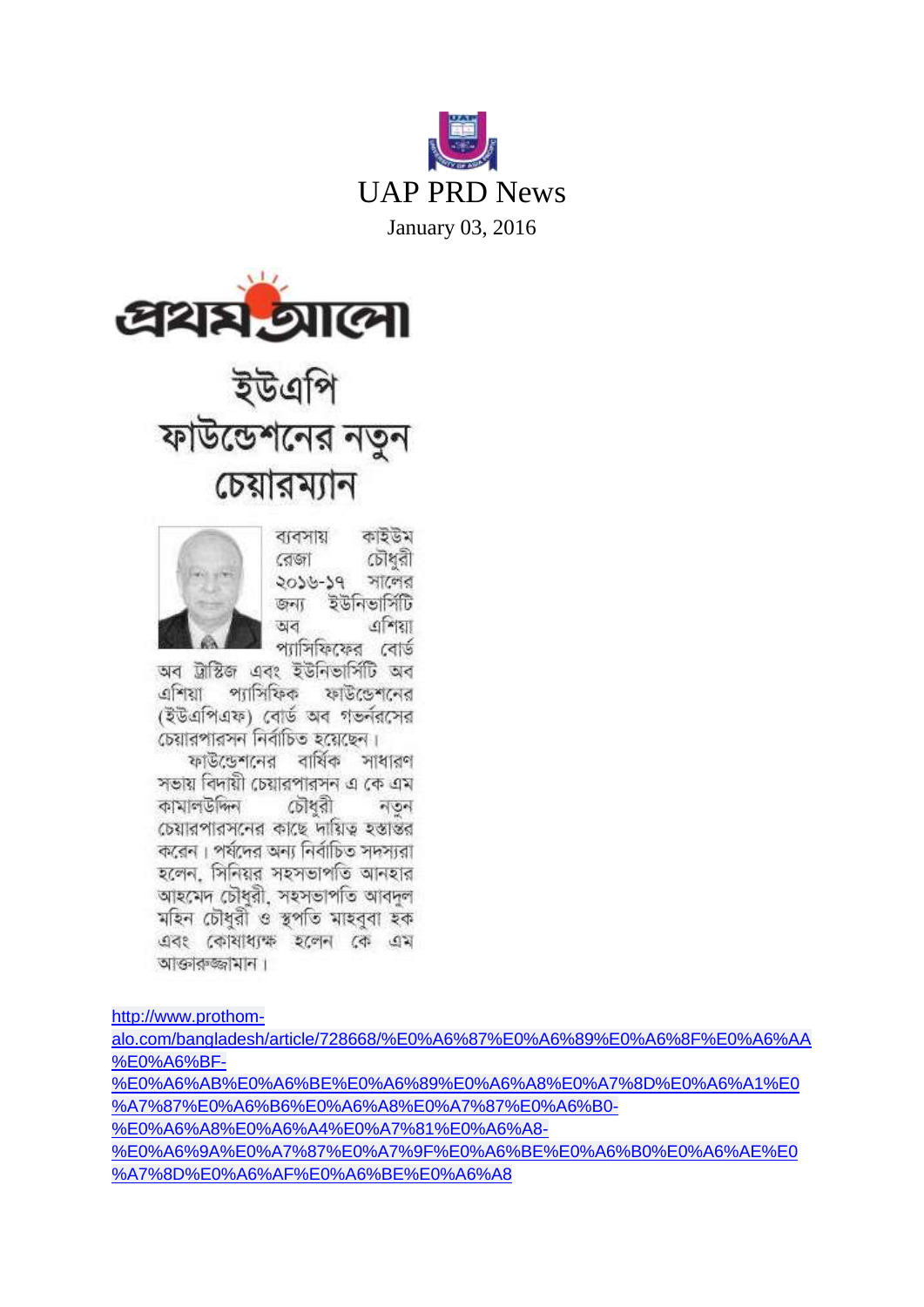

<http://www.ittefaq.com.bd/print-edition/others/2016/01/02/92922.html>



<http://www.bd-pratidin.com/education/2016/01/03/118625>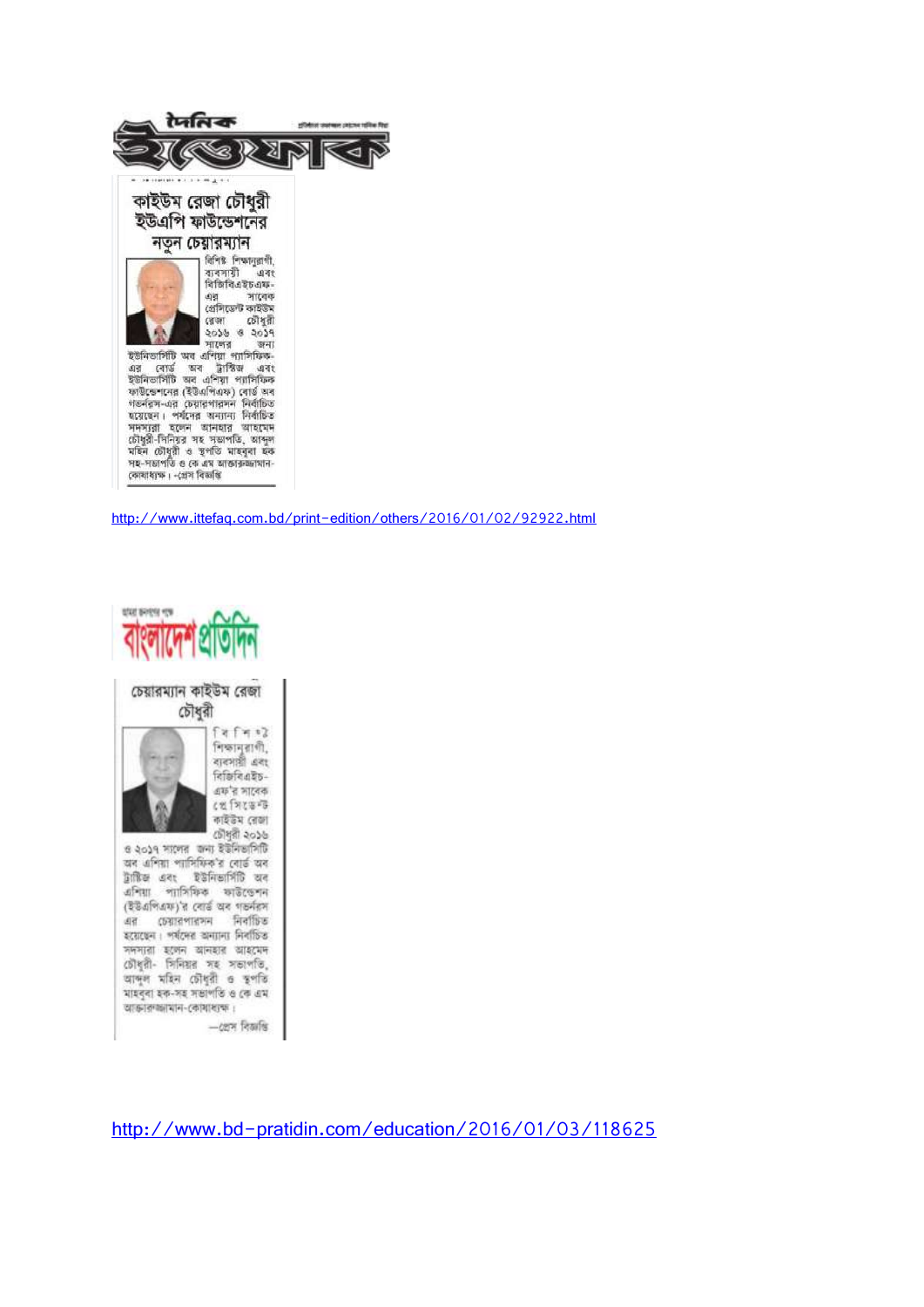

### কাইউম রেজা চৌধুরী ইউএপিএফের নতুন চেয়ারপারসন বিশিষ্ট শিক্ষানুৱাগী, ব্যবসায়ী এবং

বিজিবিএইচএফের সাবেক প্রেসিডেন্ট কাইউম রেজা চৌধুরী ২০১৬ ও ২০১৭ সালের জন্য ইউনিভার্সিটি অব এশিয়া প্যাসিফিকের বোর্ড অব ট্রাষ্টিজ এবং ইউনিভার্সিটি অব এশিয়া প্যাসিফিক ফাউন্ডেশনের (ইউএপিএফ) বোর্ড অব গভর্নরসের চেয়ারপারসন নির্বাচিত হয়েছেন। ফাউডেশনের এজিএমে সদ্যবিদায়ী চেয়ারপারসন একেএম কামালউদ্দিন চৌধুরী নবনির্বাচিত চেয়ারপারসনের কাছে দায়িত্ব হস্তান্তর করেন। অন্য নির্বাচিত সদস্যরা হলেন, সিনিয়র সহসভাপতি আনহার আহমেদ চৌধুরী, সহসভাপতি আবদুল মহিন চৌধুরী ও স্থপতি মাহবুবা হক এবং কোষাধ্যক্ষ কেএম আক্তারুজনমান। সংবাদ বিজ্ঞপ্তি।

[http://www.esamakal.net/?archiev=yes&arch\\_date=02-01-2016#](http://www.esamakal.net/?archiev=yes&arch_date=02-01-2016)



# **Qayum Reza new UAPF chairperson**



 $\overline{\mathbf{r}}$ 

Qayum Reza Chowdhury has been elected the new chairperson of the University of Asia Pacific Foundation (UAPF) and Board of Trustees of University of Asia Pacific for 2016-2017, said a press release.

The new Board of Trustees was formed following an annual general meeting on Thursday.

<http://www.thedailystar.net/city/qayum-reza-new-uapf-chairperson-196558>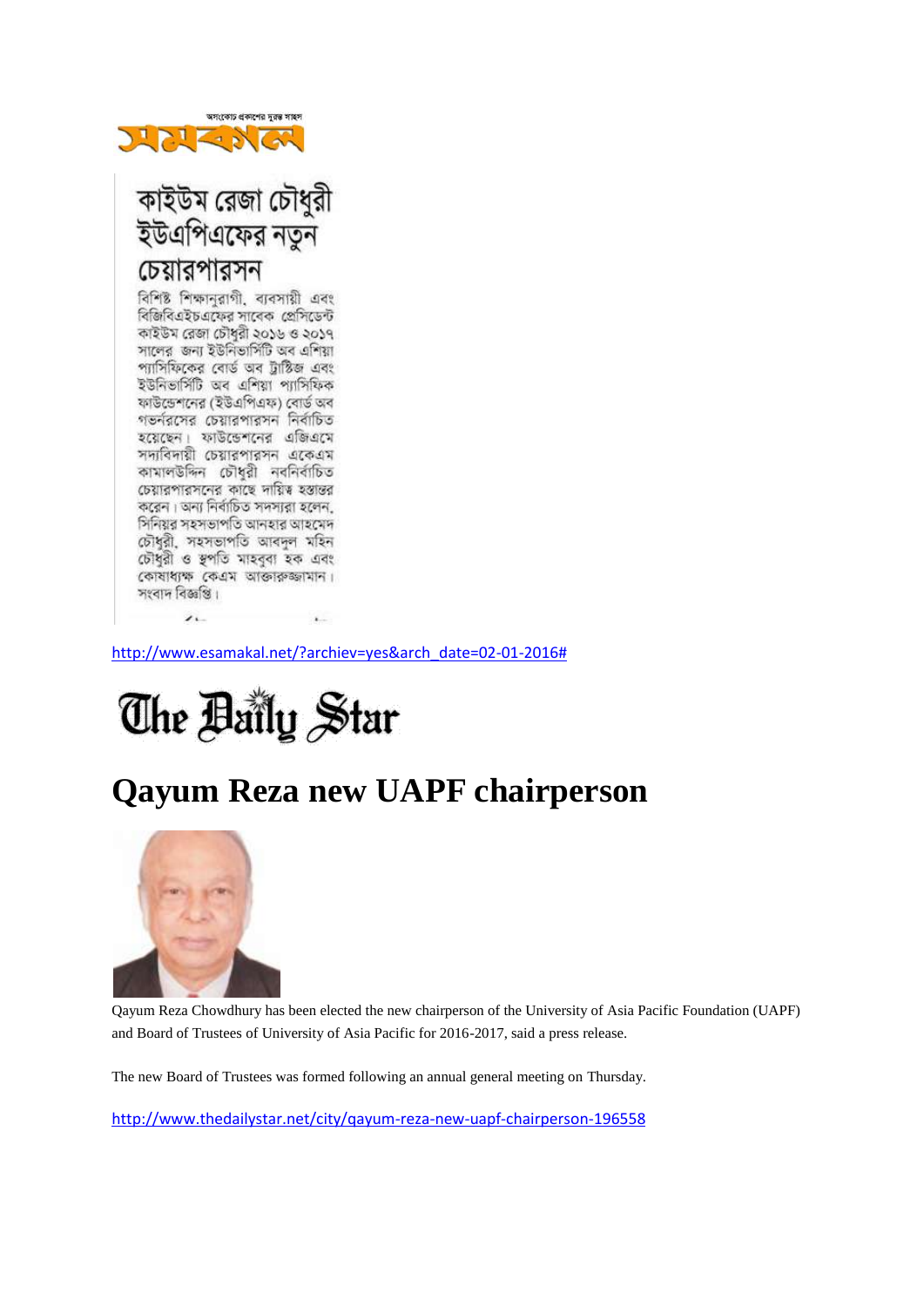

Qayum Reza new chairperson of UAPF



Qayum Reza Chowdhury, a noted educationist, businessman and former President of Bangladesh Garment Buying House Association (BGBHA), has been elected Chairperson of the University of Asia Pacific Foundation (UAPF) and Chairperson, Board of Trustees (BOT) of the University of Asia Pacific for the term of 2016-2017 respectively.

The BOT was formed following an Annual General Meeting (AGM) of the Foundation on December 30 when former UAPF Chairperson A. K. M. Kamaludddin Choudhury handed over the charges to the new chairperson, said a press release.

Other office-bearers elected are Anhar Ahmed Chowdhury as Senior Vice-Chairperson, Abdul Mohin Chowdhury and Architect Mahbuba Haque as Vice-Chairperson and K.M. Akhtaruzzaman as Treasurer.

Mr. Chowdhury is associated with Haji Ashan Mohammad Technical Kamil Madrasha as President, Governing body, Founder President, Managing Committee of Shaheed Jatiyo Char Neta Anok TBM College, Shibganj, Shah Niamatullah and Syeda Sharif Business Management College, Chapainawabganj, Sheikh Hasina and Dr. M. A. Wazed Miah Anok TBM College, Char Jagannathpur Anok College, Technical Dakhil Madrasha, Shibganj, Sona Masjid Bir-Shrestho Mohiuddin Jahangir Anok Degree College, Chapainawabganj, and Founder President of Dhaka City Commercial Mohila College.

<http://old.thefinancialexpress-bd.com/2016/01/02/129103>



## **Qayum Reza made UAPF Chairperson**

#### *Staff Correspondent*

Published :Saturday, 2 January, 2016, Time : 12:00 AM

Qayum Reza Chowdhury, a noted educationist and former President of BGBHA, has been elected as the Chairperson of University of Asia Pacific Foundation (UAPF) and Chairperson of Board of Trustees (BOT) of the university for the year 2016-2017.

The decision was taken at an annual general meeting of the foundation held on Wednesday.

Other office bearers elected were Anhar Ahmed Chowdhury as Senior Vice-Chairperson, Abdul Mohin Chowdhury and Mahbuba Haque as Vice-Chairpersons and KM Akhtaruzzaman as Treasurer, said a press release

[: http://www.observerbd.com/2016/01/02/128896.php#sthash.eZl359NW.dpuf](http://www.observerbd.com/2016/01/02/128896.php#sthash.eZl359NW.dpuf)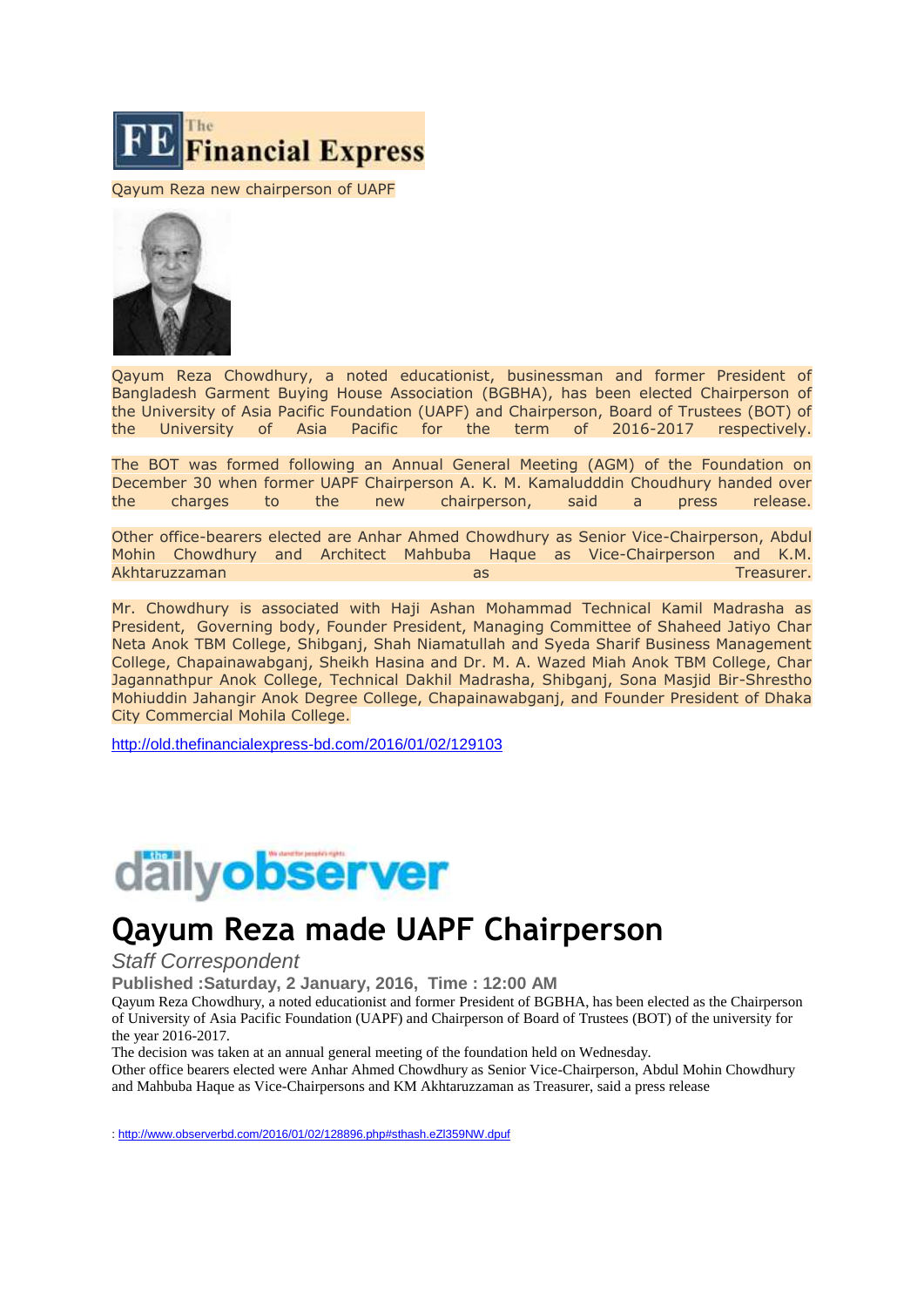

#### **Qayum Reza new UAPF chairperson**

**Metro Desk**

1 January, 2016 04:26



Educationist Qayum Reza Chowdhury has been elected as the chairperson of University of Asia Pacific **Foundation** (UAPF) for 2016- 2017. A 32-member body of Board of Governor was formed following an annual general meeting on Wednesday, says a a press release. Other office bearers are senior vice-chairperson Anhar Ahmed Chowdhury, vice-chairpersons Abdul Mohin Chowdhury and Architect Mahbuba Haque and treasurer KM Akhtaruzzaman.

<http://www.daily-sun.com/post/103529/Qayum-Reza-new-UAPF-chairperson>





স্টাফ রিপোর্টার : বিশিষ্ট শিক্ষানুরাগী কাইউম রেজা চৌধুরী ২০১৬ ও ২০১৭ সালের জন্য ইউনিভার্সিটি অব এশিয়া প্যাসিফিকের বোর্ড অব ট্রাস্টিজ এবং ইউনিভার্সিটি অব এশিয়া প্যাসিফিক ফাউন্ডেশন (ইউএপিএফ) এর বোর্ড ভাব গভৰ্নরস-এর চেয়ারপার্সন নির্বাচিত হয়েছেন। ফাউন্ডেশনের বার্ষিক সাধারণ সভায় সদ্য বিদায়ী চেয়ারপার্সন একেএম কামালউদ্দিন চৌধরী নবনির্বাচিত চেয়ারপার্সনের গতকাল (বৃহস্পতিবার) কাছে দায়িত্ব হস্তান্তর করেন। পর্ষদের অন্যান্য নিৰ্বাচিত সদস্যরা হলেন- আনহার আহমেদ চৌধুরী সিনিয়র সহ-সভাপতি, আব্দুল মহিন চৌধুরী ও স্থপতি মাহবুবা হক সহ-সভাপতি ও কে এম. আক্তারুজ্জামান কোষাধ্যক্ষ।

[http://www.dailyinqilab.com/epaper.php?issue\\_date=2016-01-02&page=12](http://www.dailyinqilab.com/epaper.php?issue_date=2016-01-02&page=12)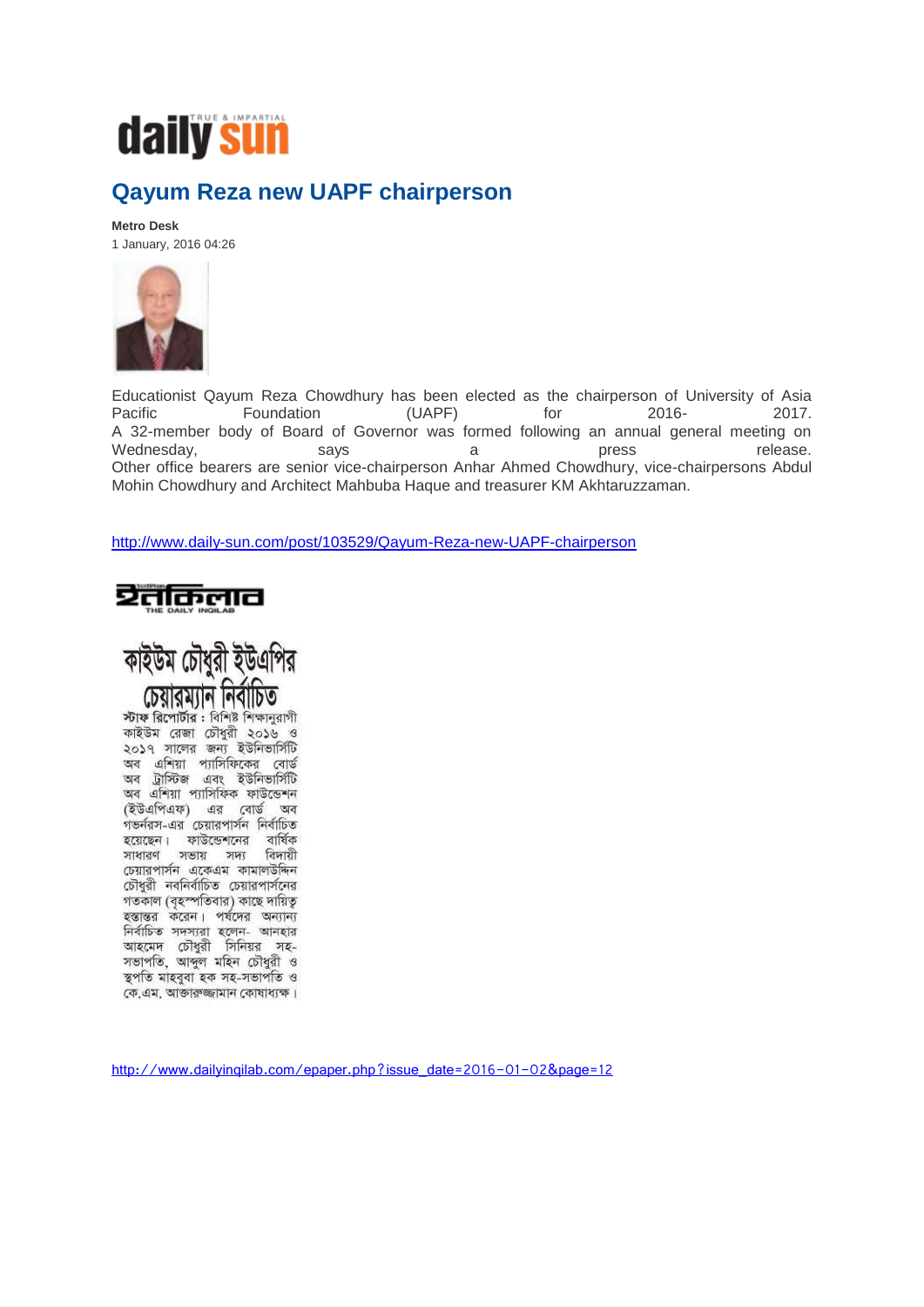#### PRNEWSBD.COM

#### **Qayum Reza Chowdhury elected new Chairperson of UAP Foundation**

Qayum Reza Chowdhury, a noted educationist, businessman and former President of BGBHA has been elected as the new Chairperson of the University of Asia Pacific Foundation (UAPF) and Chairperson, Board of Trustees (BOT) of University of Asia Pacific for 2016- 2017 respectively. A new office bearer of BOT was formed following an Annual General Meeting (AGM) of the Foundation on December 30, 2015 when former UAPF Chairperson A. K. M. Kamaldddin Choudhury handed over the charges to the new chairperson. The 32-member Board of Governor (BOG) body unanimously elected Mr. Chowdhury as Chairperson. Other office bearers elected are: Anhar Ahmed Chowdhury as Senior Vice-Chairperson, Abdul Mohin Chowdhury and Architect Mahbuba Haque as Vice-Chairperson and K.M. Akhtaruzzaman as Treasurer. Mr. Chowdhury is associated with Haji Ashan Mohammad Technical Kamil Madrasha as President, Governing body, Founder President, Managing Committee of Shaheed Jatiyo Char Neta Anok TBM College, Shibganj, Shah Niamatullah and Syeda Sharif Business Management College, Chapainababgang, Sheikh Hasina and Dr. M. A. Wazed Miah Anok TBM College, Char Jagannathpur Anok College, Technical Dakhil Madrasha, Shibganj, Sona Masjid Bir-Shrestho Mohiddin Jahangir Anok Degree College, Chapainababganj, and Founder President of Dhaka City Commercial Mohila College.

[http://prnewsbd.com/15558/qayum-reza-chowdhury-elected-new-chairperson-of-uap](http://prnewsbd.com/15558/qayum-reza-chowdhury-elected-new-chairperson-of-uap-foundation/)[foundation/](http://prnewsbd.com/15558/qayum-reza-chowdhury-elected-new-chairperson-of-uap-foundation/)



# কাইউম রেজা চৌধুরী ইউএপি ফাউন্ডেশনের নতুন

### <u>চেযারম্যান</u>

**বিডি <b>মেট্রোনিউজ** ॥ বিশিষ্ট শিক্ষানরাগী, ব্যবসায়ী এবং বিজিবিএইচএফ এর সাবেক প্রেসিডেন্ট কাইউম রেজা চৌধরী ২০১৬ ও ২০১৭ সালের জন্য ইউনিভার্সিটি অব এশিয়া প্যাসিফিক এর বোর্ড অব ট্রাষ্টিজ এবং ইউনিভার্সিটি অব এশিয়া প্যাসিফিক ফাউন্ডেশন (ইউএপিএফ) এর বোর্ড অব গভর্নরস এর চেয়ারপারসন নির্বাচিত হয়েছেন।

ফাউন্ডেশনের বার্ষিক সাধারন সভায় সদ্যবিদায়ী চেয়ারপারসন একেএম কামালউদ্দিন চৌধরী নবনির্বাচিত চেয়ারপারসনের কান্ডে দ্াপয়ত্ব হস্তান্তে কন্ডেে।

পর্যদের অন্যান্য নির্বাচিত সদস্যরা হলেন, আনহার আহমেদ চৌধুরী- সিনিয়র সহ সভাপতি, আব্দু মহিন চৌধুরী ও স্থপতি মাহবুবা হক-সহ সভাপতি ও কে এম আক্তারুজ্জামান-কোষাধ্যক্ষ।

উল্লেখ্য, কাইউম রেজা চৌধুরী বিভিন্ন শিক্ষাপ্রতিষ্ঠানের পৃষ্টপোষক হিসেবে সম্পৃক্ত আছেন। তিনি অনেক শিক্ষা প্রতিষ্ঠানে ম্যানিজিং কমিটির সভাপতি হিসেবে দায়িত্ব পালন করছেন।

এরমধ্যে রয়েছে, হাজী এশান মোহাম্মাদ কারিগরী কামিল মাদরাসা, শহীদ জাতীয় চার নেতা আনক টিবিএম কলেজ, শাহ নেয়ামতল্লাহ ও সৈয়দা শরীফ ব্যবসা ব্যবস্থাপনা কলেজ, শেখ হাসিনা ও ড. এম এ ওয়াজেদ মিয়া আনক টিবিএম কলেজ, চর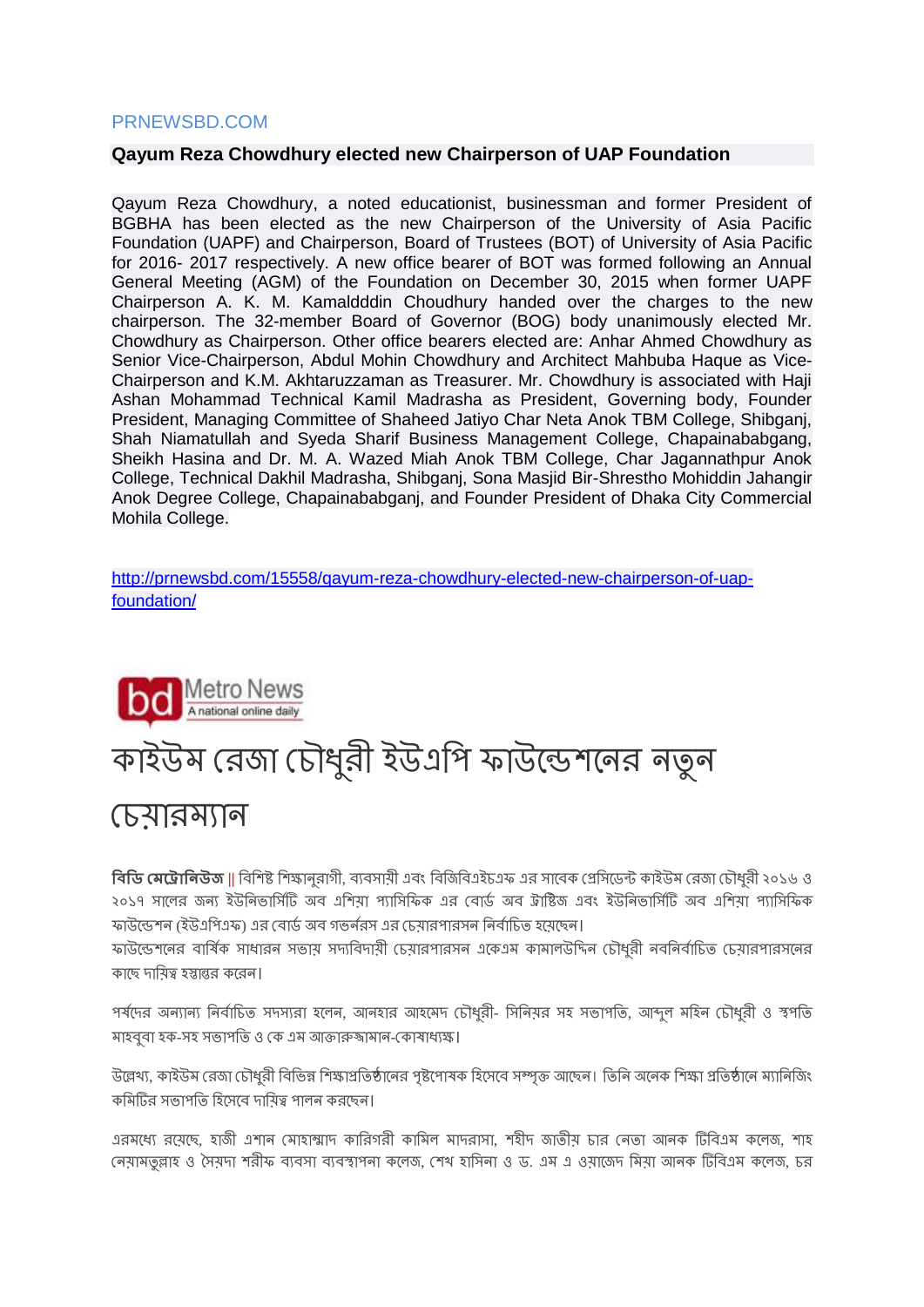জগন্নাখপুর আনক কারিগরী দাখিল মাদরাসা ও সোনা মসজিদ বীরশ্রেষ্ঠ মহিউদ্দিন জাহাঙ্গীর ডিগ্রি কলেজ। তিনি ঢাকা সিটি বানিজ্যিক মহিলা কলেজেরও প্রতিষ্ঠাতা।

[http://bdmetronews.com/%E0%A6%95%E0%A6%BE%E0%A6%87%E0%A6%89%E0%A6](http://bdmetronews.com/%E0%A6%95%E0%A6%BE%E0%A6%87%E0%A6%89%E0%A6%AE-%E0%A6%B0%E0%A7%87%E0%A6%9C%E0%A6%BE-%E0%A6%9A%E0%A7%8C%E0%A6%A7%E0%A7%81%E0%A6%B0%E0%A7%80-%E0%A6%87%E0%A6%89%E0%A6%8F%E0%A6%AA%E0%A6%BF-%E0%A6%AB/) [%AE-%E0%A6%B0%E0%A7%87%E0%A6%9C%E0%A6%BE-](http://bdmetronews.com/%E0%A6%95%E0%A6%BE%E0%A6%87%E0%A6%89%E0%A6%AE-%E0%A6%B0%E0%A7%87%E0%A6%9C%E0%A6%BE-%E0%A6%9A%E0%A7%8C%E0%A6%A7%E0%A7%81%E0%A6%B0%E0%A7%80-%E0%A6%87%E0%A6%89%E0%A6%8F%E0%A6%AA%E0%A6%BF-%E0%A6%AB/) [%E0%A6%9A%E0%A7%8C%E0%A6%A7%E0%A7%81%E0%A6%B0%E0%A7%80-](http://bdmetronews.com/%E0%A6%95%E0%A6%BE%E0%A6%87%E0%A6%89%E0%A6%AE-%E0%A6%B0%E0%A7%87%E0%A6%9C%E0%A6%BE-%E0%A6%9A%E0%A7%8C%E0%A6%A7%E0%A7%81%E0%A6%B0%E0%A7%80-%E0%A6%87%E0%A6%89%E0%A6%8F%E0%A6%AA%E0%A6%BF-%E0%A6%AB/) [%E0%A6%87%E0%A6%89%E0%A6%8F%E0%A6%AA%E0%A6%BF-%E0%A6%AB/](http://bdmetronews.com/%E0%A6%95%E0%A6%BE%E0%A6%87%E0%A6%89%E0%A6%AE-%E0%A6%B0%E0%A7%87%E0%A6%9C%E0%A6%BE-%E0%A6%9A%E0%A7%8C%E0%A6%A7%E0%A7%81%E0%A6%B0%E0%A7%80-%E0%A6%87%E0%A6%89%E0%A6%8F%E0%A6%AA%E0%A6%BF-%E0%A6%AB/)



ইউএপি ফাউন্ডেশনের নব-নির্বাচিত চেয়ারম্যান কাইউম রেজা চৌধুরী

**(বিয়.কে)** পিপশষ্ট পশক্ষােুোগী, িযিসায়ী এিং পিপজপিএই এফ এে সান্ডিক রেপসন্ডেন্ট কাইউম রেজা টোধুরী ২০১৬ ও ২০১৭ সালের জন্য ইউনিভার্সিটি অব এশিয়া প্যাসিফিক এর বোর্ড অব ট্রাষ্টিজ এবং ইউনিভার্সিটি অব এশিয়া প্যাসিফিক ফাউন্ডেশন (ইউএপিএফ) এর বোর্ড অব গভর্নরস এর

চেয়ারপারসন নির্বাচিত হয়েছেন।

ফাউন্ডেশনের বার্ষিক সাধারন সভায় সদ্যবিদায়ী চেয়ারপারসন একেএম কামালউদ্দিন চৌধুরী ন্দ্রন্দিতিত চেমারপারসন্দের কাছে দামিত্ব হস্তান্তর করেন। পর্যদের অন্যান্য নির্বাচিত সদস্যরা হলেন, আনহার আহমেদ চৌধুরী- সিনিয়র সহ সভাপতি, আব্দুল মহিন চৌধুরী ও মাহবুবা হক-সহ সভাপতি ও

রক এম আক্তারুজ্জামাে-রকাষাধযক্ষ।

উল্লেখ্য, কাইউম রেজা চৌধুরী বিভিন্ন শিক্ষাপ্রতিষ্ঠানের পৃষ্ঠপোষক হিসেবে সম্পৃক্ত আছেন। তিনি বিভিন্ন শিক্ষা প্রতিষ্ঠানের ম্যানিজিং কমিটির সভাপতি হিসেবে দাযিত্ব পালন করছেন। এর মধ্যে রযেছে, হাজী এশান মোহাম্মাদ কারিগরী কামিল মাদরাসা, শহীদ জাতীয় চার নেতা আনক টিবিএম কলেজ, শাহনেয়ামতুল্লাহ ও সৈয়দা শরীফ ব্যবসা ব্যবস্থাপনা কলেজ, শেখ হাসিনা ও ড. এম এ ওয়াজেদ মিয়া আনক টিবিএম কলেজ, চর জগন্নাথপুর আনক কারিগরী দাখিল মাদরাসা ও সোনা মসজিদ বীরশ্রেষ্ঠ মহিউদ্দিন জাহাঙ্গীর ডিগ্রি কলেজ এবং প্রতিষ্ঠাতা ঢাকা সিটি বানিজ্যিক মহিলা কলেজ।

[http://www.priyo.com/2015/Dec/31/187950-](http://www.priyo.com/2015/Dec/31/187950-%E0%A6%87%E0%A6%89%E0%A6%8F%E0%A6%AA%E0%A6%BF-%E0%A6%AB%E0%A6%BE%E0%A6%89%E0%A6%A8%E0%A7%8D%E0%A6%A1%E0%A7%87%E0%A6%B6%E0%A6%A8%E0%A7%87%E0%A6%B0-%E0%A6%A8%E0%A6%AC-%E0%A6%A8%E0%A6%BF%E0%A6%B0%E0%A7%8D%E0%A6%AC%E0%A6%BE%E0%A6%9A%E0%A6%BF%E0%A6%A4-%E0%A6%9A%E0%A7%87%E0%A7%9F%E0%A6%BE%E0%A6%B0%E0%A6%AE%E0%A7%8D%E0%A6%AF%E0%A6%BE%E0%A6%A8-%E0%A6%95%E0%A6%BE%E0%A6%87%E0%A6%89%E0%A6%AE-%E0%A6%B0%E0%A7%87%E0%A6%9C%E0%A6%BE-%E0%A6%9A%E0%A7%8C%E0%A6%A7%E0%A7%81%E0%A6%B0%E0%A7%80)

[%E0%A6%87%E0%A6%89%E0%A6%8F%E0%A6%AA%E0%A6%BF-](http://www.priyo.com/2015/Dec/31/187950-%E0%A6%87%E0%A6%89%E0%A6%8F%E0%A6%AA%E0%A6%BF-%E0%A6%AB%E0%A6%BE%E0%A6%89%E0%A6%A8%E0%A7%8D%E0%A6%A1%E0%A7%87%E0%A6%B6%E0%A6%A8%E0%A7%87%E0%A6%B0-%E0%A6%A8%E0%A6%AC-%E0%A6%A8%E0%A6%BF%E0%A6%B0%E0%A7%8D%E0%A6%AC%E0%A6%BE%E0%A6%9A%E0%A6%BF%E0%A6%A4-%E0%A6%9A%E0%A7%87%E0%A7%9F%E0%A6%BE%E0%A6%B0%E0%A6%AE%E0%A7%8D%E0%A6%AF%E0%A6%BE%E0%A6%A8-%E0%A6%95%E0%A6%BE%E0%A6%87%E0%A6%89%E0%A6%AE-%E0%A6%B0%E0%A7%87%E0%A6%9C%E0%A6%BE-%E0%A6%9A%E0%A7%8C%E0%A6%A7%E0%A7%81%E0%A6%B0%E0%A7%80)

[%E0%A6%AB%E0%A6%BE%E0%A6%89%E0%A6%A8%E0%A7%8D%E0%A6%A1%E0](http://www.priyo.com/2015/Dec/31/187950-%E0%A6%87%E0%A6%89%E0%A6%8F%E0%A6%AA%E0%A6%BF-%E0%A6%AB%E0%A6%BE%E0%A6%89%E0%A6%A8%E0%A7%8D%E0%A6%A1%E0%A7%87%E0%A6%B6%E0%A6%A8%E0%A7%87%E0%A6%B0-%E0%A6%A8%E0%A6%AC-%E0%A6%A8%E0%A6%BF%E0%A6%B0%E0%A7%8D%E0%A6%AC%E0%A6%BE%E0%A6%9A%E0%A6%BF%E0%A6%A4-%E0%A6%9A%E0%A7%87%E0%A7%9F%E0%A6%BE%E0%A6%B0%E0%A6%AE%E0%A7%8D%E0%A6%AF%E0%A6%BE%E0%A6%A8-%E0%A6%95%E0%A6%BE%E0%A6%87%E0%A6%89%E0%A6%AE-%E0%A6%B0%E0%A7%87%E0%A6%9C%E0%A6%BE-%E0%A6%9A%E0%A7%8C%E0%A6%A7%E0%A7%81%E0%A6%B0%E0%A7%80) [%A7%87%E0%A6%B6%E0%A6%A8%E0%A7%87%E0%A6%B0-](http://www.priyo.com/2015/Dec/31/187950-%E0%A6%87%E0%A6%89%E0%A6%8F%E0%A6%AA%E0%A6%BF-%E0%A6%AB%E0%A6%BE%E0%A6%89%E0%A6%A8%E0%A7%8D%E0%A6%A1%E0%A7%87%E0%A6%B6%E0%A6%A8%E0%A7%87%E0%A6%B0-%E0%A6%A8%E0%A6%AC-%E0%A6%A8%E0%A6%BF%E0%A6%B0%E0%A7%8D%E0%A6%AC%E0%A6%BE%E0%A6%9A%E0%A6%BF%E0%A6%A4-%E0%A6%9A%E0%A7%87%E0%A7%9F%E0%A6%BE%E0%A6%B0%E0%A6%AE%E0%A7%8D%E0%A6%AF%E0%A6%BE%E0%A6%A8-%E0%A6%95%E0%A6%BE%E0%A6%87%E0%A6%89%E0%A6%AE-%E0%A6%B0%E0%A7%87%E0%A6%9C%E0%A6%BE-%E0%A6%9A%E0%A7%8C%E0%A6%A7%E0%A7%81%E0%A6%B0%E0%A7%80)

[%E0%A6%A8%E0%A6%AC-](http://www.priyo.com/2015/Dec/31/187950-%E0%A6%87%E0%A6%89%E0%A6%8F%E0%A6%AA%E0%A6%BF-%E0%A6%AB%E0%A6%BE%E0%A6%89%E0%A6%A8%E0%A7%8D%E0%A6%A1%E0%A7%87%E0%A6%B6%E0%A6%A8%E0%A7%87%E0%A6%B0-%E0%A6%A8%E0%A6%AC-%E0%A6%A8%E0%A6%BF%E0%A6%B0%E0%A7%8D%E0%A6%AC%E0%A6%BE%E0%A6%9A%E0%A6%BF%E0%A6%A4-%E0%A6%9A%E0%A7%87%E0%A7%9F%E0%A6%BE%E0%A6%B0%E0%A6%AE%E0%A7%8D%E0%A6%AF%E0%A6%BE%E0%A6%A8-%E0%A6%95%E0%A6%BE%E0%A6%87%E0%A6%89%E0%A6%AE-%E0%A6%B0%E0%A7%87%E0%A6%9C%E0%A6%BE-%E0%A6%9A%E0%A7%8C%E0%A6%A7%E0%A7%81%E0%A6%B0%E0%A7%80)

[%E0%A6%A8%E0%A6%BF%E0%A6%B0%E0%A7%8D%E0%A6%AC%E0%A6%BE%E0](http://www.priyo.com/2015/Dec/31/187950-%E0%A6%87%E0%A6%89%E0%A6%8F%E0%A6%AA%E0%A6%BF-%E0%A6%AB%E0%A6%BE%E0%A6%89%E0%A6%A8%E0%A7%8D%E0%A6%A1%E0%A7%87%E0%A6%B6%E0%A6%A8%E0%A7%87%E0%A6%B0-%E0%A6%A8%E0%A6%AC-%E0%A6%A8%E0%A6%BF%E0%A6%B0%E0%A7%8D%E0%A6%AC%E0%A6%BE%E0%A6%9A%E0%A6%BF%E0%A6%A4-%E0%A6%9A%E0%A7%87%E0%A7%9F%E0%A6%BE%E0%A6%B0%E0%A6%AE%E0%A7%8D%E0%A6%AF%E0%A6%BE%E0%A6%A8-%E0%A6%95%E0%A6%BE%E0%A6%87%E0%A6%89%E0%A6%AE-%E0%A6%B0%E0%A7%87%E0%A6%9C%E0%A6%BE-%E0%A6%9A%E0%A7%8C%E0%A6%A7%E0%A7%81%E0%A6%B0%E0%A7%80) [%A6%9A%E0%A6%BF%E0%A6%A4-](http://www.priyo.com/2015/Dec/31/187950-%E0%A6%87%E0%A6%89%E0%A6%8F%E0%A6%AA%E0%A6%BF-%E0%A6%AB%E0%A6%BE%E0%A6%89%E0%A6%A8%E0%A7%8D%E0%A6%A1%E0%A7%87%E0%A6%B6%E0%A6%A8%E0%A7%87%E0%A6%B0-%E0%A6%A8%E0%A6%AC-%E0%A6%A8%E0%A6%BF%E0%A6%B0%E0%A7%8D%E0%A6%AC%E0%A6%BE%E0%A6%9A%E0%A6%BF%E0%A6%A4-%E0%A6%9A%E0%A7%87%E0%A7%9F%E0%A6%BE%E0%A6%B0%E0%A6%AE%E0%A7%8D%E0%A6%AF%E0%A6%BE%E0%A6%A8-%E0%A6%95%E0%A6%BE%E0%A6%87%E0%A6%89%E0%A6%AE-%E0%A6%B0%E0%A7%87%E0%A6%9C%E0%A6%BE-%E0%A6%9A%E0%A7%8C%E0%A6%A7%E0%A7%81%E0%A6%B0%E0%A7%80)

[%E0%A6%9A%E0%A7%87%E0%A7%9F%E0%A6%BE%E0%A6%B0%E0%A6%AE%E0](http://www.priyo.com/2015/Dec/31/187950-%E0%A6%87%E0%A6%89%E0%A6%8F%E0%A6%AA%E0%A6%BF-%E0%A6%AB%E0%A6%BE%E0%A6%89%E0%A6%A8%E0%A7%8D%E0%A6%A1%E0%A7%87%E0%A6%B6%E0%A6%A8%E0%A7%87%E0%A6%B0-%E0%A6%A8%E0%A6%AC-%E0%A6%A8%E0%A6%BF%E0%A6%B0%E0%A7%8D%E0%A6%AC%E0%A6%BE%E0%A6%9A%E0%A6%BF%E0%A6%A4-%E0%A6%9A%E0%A7%87%E0%A7%9F%E0%A6%BE%E0%A6%B0%E0%A6%AE%E0%A7%8D%E0%A6%AF%E0%A6%BE%E0%A6%A8-%E0%A6%95%E0%A6%BE%E0%A6%87%E0%A6%89%E0%A6%AE-%E0%A6%B0%E0%A7%87%E0%A6%9C%E0%A6%BE-%E0%A6%9A%E0%A7%8C%E0%A6%A7%E0%A7%81%E0%A6%B0%E0%A7%80) [%A7%8D%E0%A6%AF%E0%A6%BE%E0%A6%A8-](http://www.priyo.com/2015/Dec/31/187950-%E0%A6%87%E0%A6%89%E0%A6%8F%E0%A6%AA%E0%A6%BF-%E0%A6%AB%E0%A6%BE%E0%A6%89%E0%A6%A8%E0%A7%8D%E0%A6%A1%E0%A7%87%E0%A6%B6%E0%A6%A8%E0%A7%87%E0%A6%B0-%E0%A6%A8%E0%A6%AC-%E0%A6%A8%E0%A6%BF%E0%A6%B0%E0%A7%8D%E0%A6%AC%E0%A6%BE%E0%A6%9A%E0%A6%BF%E0%A6%A4-%E0%A6%9A%E0%A7%87%E0%A7%9F%E0%A6%BE%E0%A6%B0%E0%A6%AE%E0%A7%8D%E0%A6%AF%E0%A6%BE%E0%A6%A8-%E0%A6%95%E0%A6%BE%E0%A6%87%E0%A6%89%E0%A6%AE-%E0%A6%B0%E0%A7%87%E0%A6%9C%E0%A6%BE-%E0%A6%9A%E0%A7%8C%E0%A6%A7%E0%A7%81%E0%A6%B0%E0%A7%80)

[%E0%A6%95%E0%A6%BE%E0%A6%87%E0%A6%89%E0%A6%AE-](http://www.priyo.com/2015/Dec/31/187950-%E0%A6%87%E0%A6%89%E0%A6%8F%E0%A6%AA%E0%A6%BF-%E0%A6%AB%E0%A6%BE%E0%A6%89%E0%A6%A8%E0%A7%8D%E0%A6%A1%E0%A7%87%E0%A6%B6%E0%A6%A8%E0%A7%87%E0%A6%B0-%E0%A6%A8%E0%A6%AC-%E0%A6%A8%E0%A6%BF%E0%A6%B0%E0%A7%8D%E0%A6%AC%E0%A6%BE%E0%A6%9A%E0%A6%BF%E0%A6%A4-%E0%A6%9A%E0%A7%87%E0%A7%9F%E0%A6%BE%E0%A6%B0%E0%A6%AE%E0%A7%8D%E0%A6%AF%E0%A6%BE%E0%A6%A8-%E0%A6%95%E0%A6%BE%E0%A6%87%E0%A6%89%E0%A6%AE-%E0%A6%B0%E0%A7%87%E0%A6%9C%E0%A6%BE-%E0%A6%9A%E0%A7%8C%E0%A6%A7%E0%A7%81%E0%A6%B0%E0%A7%80)

[%E0%A6%B0%E0%A7%87%E0%A6%9C%E0%A6%BE-](http://www.priyo.com/2015/Dec/31/187950-%E0%A6%87%E0%A6%89%E0%A6%8F%E0%A6%AA%E0%A6%BF-%E0%A6%AB%E0%A6%BE%E0%A6%89%E0%A6%A8%E0%A7%8D%E0%A6%A1%E0%A7%87%E0%A6%B6%E0%A6%A8%E0%A7%87%E0%A6%B0-%E0%A6%A8%E0%A6%AC-%E0%A6%A8%E0%A6%BF%E0%A6%B0%E0%A7%8D%E0%A6%AC%E0%A6%BE%E0%A6%9A%E0%A6%BF%E0%A6%A4-%E0%A6%9A%E0%A7%87%E0%A7%9F%E0%A6%BE%E0%A6%B0%E0%A6%AE%E0%A7%8D%E0%A6%AF%E0%A6%BE%E0%A6%A8-%E0%A6%95%E0%A6%BE%E0%A6%87%E0%A6%89%E0%A6%AE-%E0%A6%B0%E0%A7%87%E0%A6%9C%E0%A6%BE-%E0%A6%9A%E0%A7%8C%E0%A6%A7%E0%A7%81%E0%A6%B0%E0%A7%80)

[%E0%A6%9A%E0%A7%8C%E0%A6%A7%E0%A7%81%E0%A6%B0%E0%A7%80](http://www.priyo.com/2015/Dec/31/187950-%E0%A6%87%E0%A6%89%E0%A6%8F%E0%A6%AA%E0%A6%BF-%E0%A6%AB%E0%A6%BE%E0%A6%89%E0%A6%A8%E0%A7%8D%E0%A6%A1%E0%A7%87%E0%A6%B6%E0%A6%A8%E0%A7%87%E0%A6%B0-%E0%A6%A8%E0%A6%AC-%E0%A6%A8%E0%A6%BF%E0%A6%B0%E0%A7%8D%E0%A6%AC%E0%A6%BE%E0%A6%9A%E0%A6%BF%E0%A6%A4-%E0%A6%9A%E0%A7%87%E0%A7%9F%E0%A6%BE%E0%A6%B0%E0%A6%AE%E0%A7%8D%E0%A6%AF%E0%A6%BE%E0%A6%A8-%E0%A6%95%E0%A6%BE%E0%A6%87%E0%A6%89%E0%A6%AE-%E0%A6%B0%E0%A7%87%E0%A6%9C%E0%A6%BE-%E0%A6%9A%E0%A7%8C%E0%A6%A7%E0%A7%81%E0%A6%B0%E0%A7%80)

- Also covered by Dailly Manab Zamin, January 02, 2016
- The Daily Star will cover this news by January 04 or 05, 2016